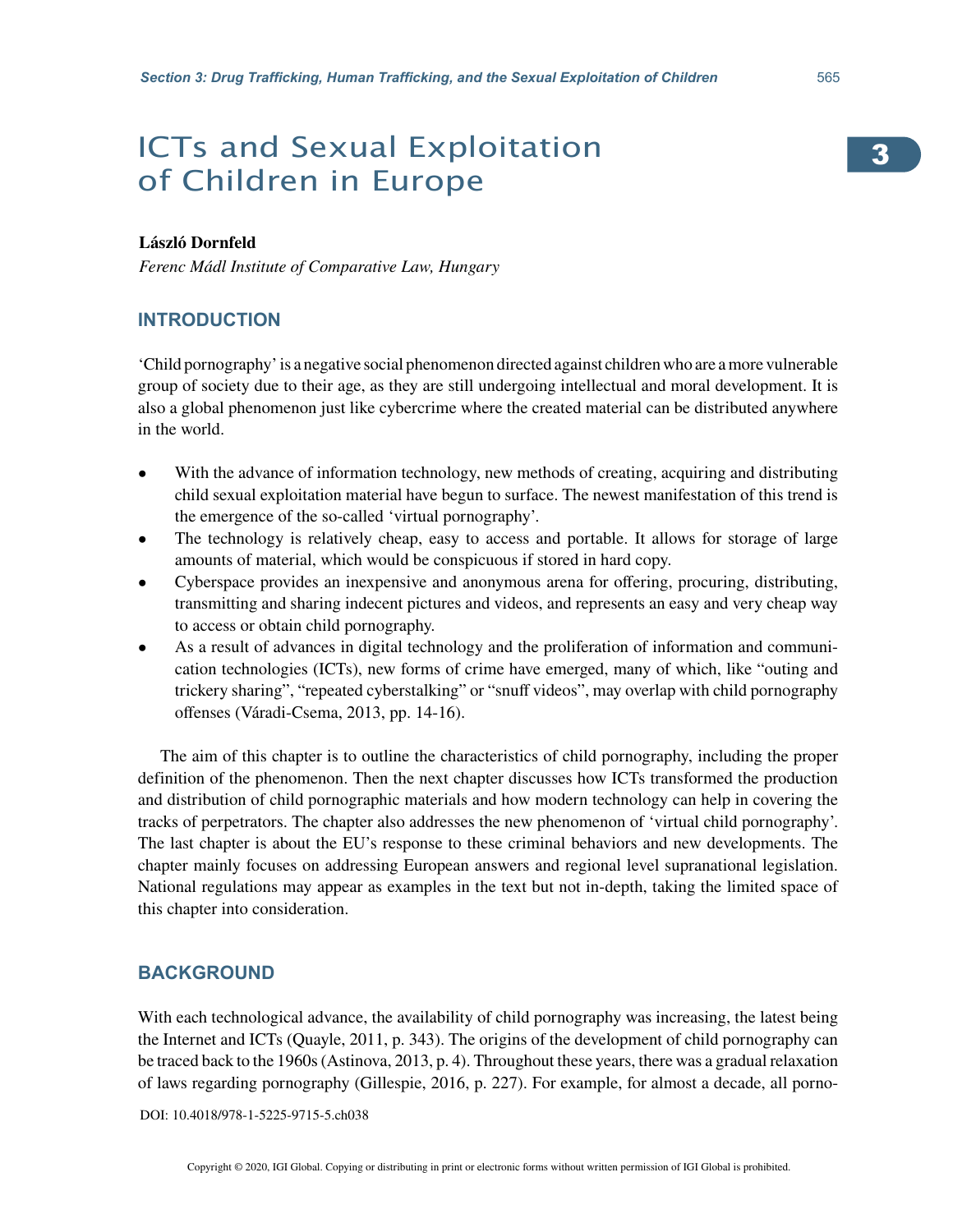graphic materials were decriminalized in some North European countries, as there was only concern for the consumer and not for the circumstances of the production of these materials. Anti-pornography laws were repelled in 1969 in Denmark and in 1971 in Sweden (Quayle, 2011, p.343). The availability and distribution of child pornography through the Internet has become a social concern for society since the mid-1990s (Akdeniz, 2008, p. 1) The number of prosecutions in the UK involving indecent photographs of children increased from 93 in 1994 to 1,890 in 2003 (Clough, 2010, p. 248).

Sometimes it is questioned whether it is necessary to criminalize child pornography. Astinova argues that it has a preventive function because the demand for such materials provokes further child abuse and exploitation (Astinova, 2013, 4). In Gillespie's opinion, the harm caused to children is the primary reason, while later victimization due to the spread of such material is the secondary reason (Gillespie, 2016, p. 228). The question arises from these opinions: what about those materials which were produced without any victims (digital images, drawings or willing contributors)? This will be addressed later in the chapter.

Child pornography has changed drastically, industrial and technological advances have affected availability, photography, printing and distribution online (Taylor & Quayle, 2003; Aiken, Moran & Berry, 2011). As these materials can be accessed globally through the Internet, an international response is required, especially because of the jurisdictional challenges it raises (Gillespie, 2016, p. 231). In order to fight child pornography, different initiatives were adopted by the international and regional organizations such as the United Nations, the Council of Europe and the European Union (Herczeg, 2014, p. 70).

# **CHARACTERISTICS OF CHILD PORNOGRAPHY**

The following chapters are focusing heavily on the regulations in various international and supranational instruments. Their territorial scopes differ significantly, as one is a global instrument while two were adopted by the Council of Europe (CoE) and thus include countries outside of the Europe Union and one is an EU Directive exclusively for Member States to observe. This means that the confusing situation caused by the already conflicting provisions is much worse.

- Optional Protocol to the Convention on the Rights of the Child on the sale of children, child prostitution and child pornography (United Nations General Assembly Resolution A/RES/54/263 of 25 May 2000; 'OPSC')
- Convention on Cybercrime (Council of Europe, ETS No. 185 of 23 November 2001; 'Budapest Convention')
- Convention on the Protection of Children against Sexual Exploitation and Sexual Abuse (Council of Europe, CETS No. 201 of 25 October 2007; 'Lanzarote Convention')
- EU Directive 2011/93 on combating the sexual abuse and sexual exploitation of children and child pornography ('Directive 2011/93')

The UN's OPSC, an optional protocol to the Convention on the Rights of Child ('CRS'), although drafted in the digital age, pays little attention to the ICT-based abuse of children (Gillespie, 2016, p. 231). The CoE drafted the Budapest Convention as the first international treaty seeking to address Internet and computer crime by harmonizing national laws. As of the end of 2018, more than sixty countries joined the convention ('Council of Europe', 2018) which has a wide range of topics, focusing on both criminal law and criminal procedural law issues. It should not come as a surprise that child sexual exploitation only constitutes a small proportion of the content of the Convention and the only offense it covers is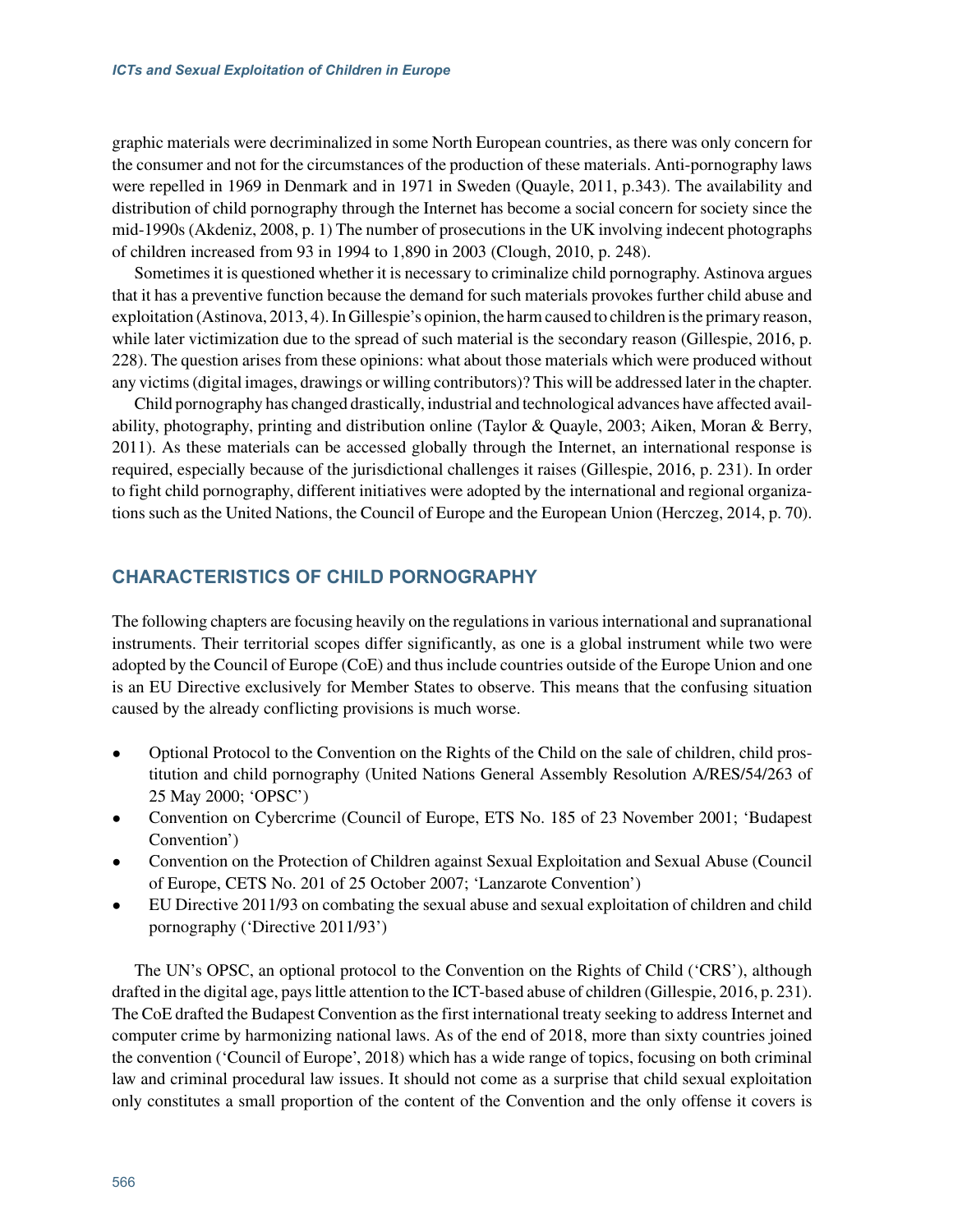child pornography (Art. 9). As this was widely criticized, the Lanzarote Convention was adopted by the CoE to tackle all forms of child sexual exploitation (Gillespie, 2016, pp. 231-232).

The European Union had the Framework Decision 2004/68/JHA drafted as part of the 'third pillar' to combat child pornography on Union level but it was largely ineffective due to the limitations of EU's competence in criminal matters. After the Treaty of Lisbon came into effect in 2009, providing a clear mandate to deal with computer crime offenses, the EU has begun to rethink the existing legal regime on both policy and legal level (Buono, 2012, pp. 342-343). As a result of this process, the Directive 2011/93 was drafted, which is legally binding, meaning it is directly enforceable. Thus, it can be considered the "strongest" among the legal instruments.

## **Terminology**

Sexual exploitation of children is a term for a wide range of sexual crimes involving children, like child prostitution or sex tourism. The most important aspect of the term in a digital environment is the creation and distribution of illegal material depicting sexual acts involving children. The proper terminology for describing this phenomenon is much disputed. 'Child pornography' is still widely used in legal documents while there is an emerging trend to replace it with other terms, including 'child sexual abuse material'. The reasoning behind this is that many find the word 'pornography' misleading, as it suggests mutual consent, some even going as far as stating that this wording "glorifies" the abusive content (Akdeniz, 2008, p. 11). The Virtual Global Taskforce states that labeling abusive material as 'pornography' legitimizes it and distances it from its criminal nature (Mathew, 2009). Some argue that the current terminology "creates a false distinction between the viewing of images and the contact sexual abuse of a child" ("PartnerSPEAK", 2015).

The European Parliament, in its Resolution on Child Sexual Abuse Online of 11 March 2015, stated that in the future 'child sexual abuse material' should be adopted as the correct terminology (2015/2564(RSP), Para. 12). The Terminology Guidelines drafted on 28 January 2016 by the Interagency Working Group on Sexual Exploitation of Children ('Luxembourg Guidelines') takes the middle ground and concludes that 'child pornography' is still used in legal documents but should be avoided outside of legal context (Greijer & Doek, 2016, p. 38).

This reasoning however is a bit too academic in nature as end material is tied so close to the act of abusing children that it is hard to believe society would become more accepting of the phenomenon just because of the terminology. Yes, some individuals or advocacy groups (like the infamous North American Man/Boy Lovers Association) might try to use it as a justification. There are also people who think positively of online piracy as they see it as a form of freedom from big corporations and there are even Pirate Parties in some national legislations but they rarely advocate for actual Somali pirates. A closer example would be the emergence of the term 'revenge porn', the disclosure of private sexual photographs or films, which also constitutes a criminal offense and so far, no one labeled it problematic or glorifying.

Moreover, the proposed replacement terms can also be misleading. For example, 'abuse' implicates that children must be harmed while making these materials, which is simply not true given recent developments, like virtual child pornography. In addition, it fails to take into consideration the increasing trend of children willingly producing these materials (Gillespie, 2012, pp. 3-4), as sexually active teenagers with a profound knowledge of ICTs are more likely to do so. This topic will be further explained in a later subtitle of the chapter. Although better solutions, as 'child exploitative material' can be coined (Gillespie, 2012, p. 4), the widely used 'child pornography' is still the most accurate term, so it will be used throughout the chapter.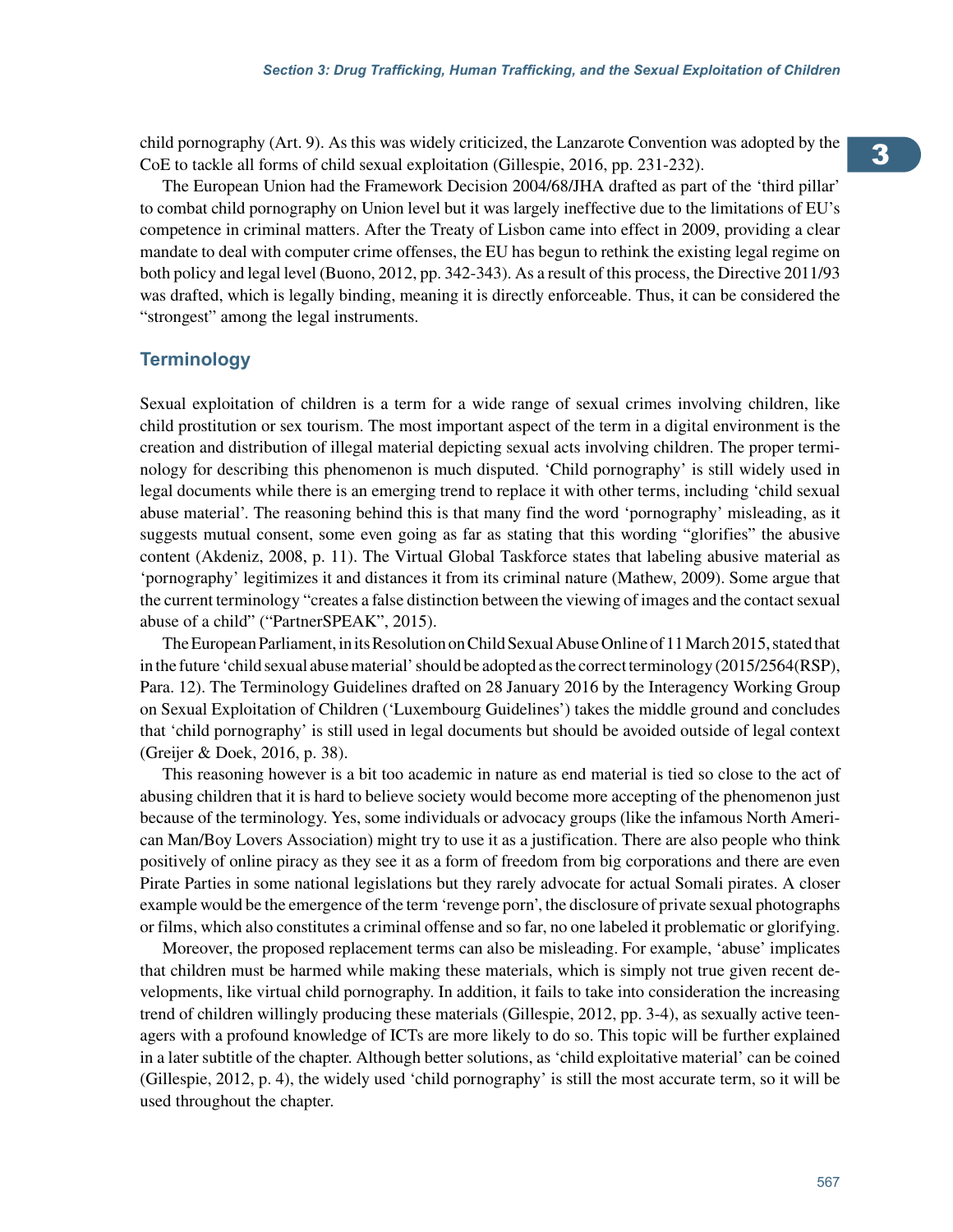## **Definition of Child Pornography**

There are numerous different definitions of the notion in various international, supranational and national legal documents. The scope of differences varies from the use of proper terms to the materials included and methods of committing the crime. Three different factors must be taken into consideration when determining which materials can be considered child pornography. These are:

- Age of the person
- Type of the material
- Nature of the material

The first criterion refers to the person involved in the explicit material, more simply the age requirement to be considered a 'child'. The UN's CRS clearly states that all persons under the age of eighteen shall be protected (Art. 1), which provision also applies to its optional protocol, the OPSC. The CoE's Lanzarote Convention and Budapest Convention also extend protection to anyone under the age of eighteen but the latter also gives the opportunity for signatories to lower the age-limit to sixteen (Art. 9 para. 3). Lastly, the Directive 2011/93 defines 'child' as any person below the age of 18 years. On a policy-making level, this solution is the easiest to implement as people above this age are considered adults capable of consenting to be depicted in pornographic material. Deciding based on physical appearance (bodily developments associated with puberty) and psychological aspects could be a problematic task for law enforcement, as only a few victims are identified even today despite the great effort on the authorities' part, so deciding based on age can be considered the most appropriate method (Gillespie, 2016, pp. 233-235). Although there may be minors psychologically mature enough to give consent and fully understand the consequences of being filmed, ultimately only the person who creates the material will be in the position to know the circumstances of the production (Gilllespie, 2010, p. 205).

The biggest problem of age-based approach is the difference in age requirement between having consensual sexual intercourse and recording the act – even between spouses as the marriageable age is lower than 18 in some Member States. The age of consent differs from county to country: in Spain, it is 13 years, 14 years in Hungary (12 if both parties are minors), 15 years in the Czech Republic and 16 years in Belgium (Astinova, 2013, p. 11). The main reasoning behind this is the different consequences of having consensual sex and recording it, as the latter can be harmful to society and can boost the child pornography market (Clough, 2010, p. 257). In addition, it can be harmful for the individual too, as the recording can be posted on the Internet which later can yield search results when, for example, an employer is considering hiring the person. It can be argued that a sixteen-year-old is not ready to make such a decision and it was constantly done so by NGOs (Gillespie, 2012).

The second criterion concerns the type of material. Although we often associate pornography with visually depicting sexual acts, apparently there are other forms of it, like written texts and audio depictions. The international OPSC's scale is the widest as it states 'any representation, by whatever means' although most countries never criminalized all forms (Gillespie, 2016, p. 235). The other three instruments only consider the visual depictions of child sexual exploitation as child pornography. It is a logical choice if the justification for criminalization is based on the harm caused to children as it may cause secondary victimization through the later circulation of images (Taylor-Quayle, 2003, p. 194). Child pornography is not restricted to visual depiction but also can include text and audio depictions. Audio depictions can be just as harmful to children as images as these can be a recording of the sexual abuse of real children. Although it is not a common form of child pornography material, offenders may still find it sexually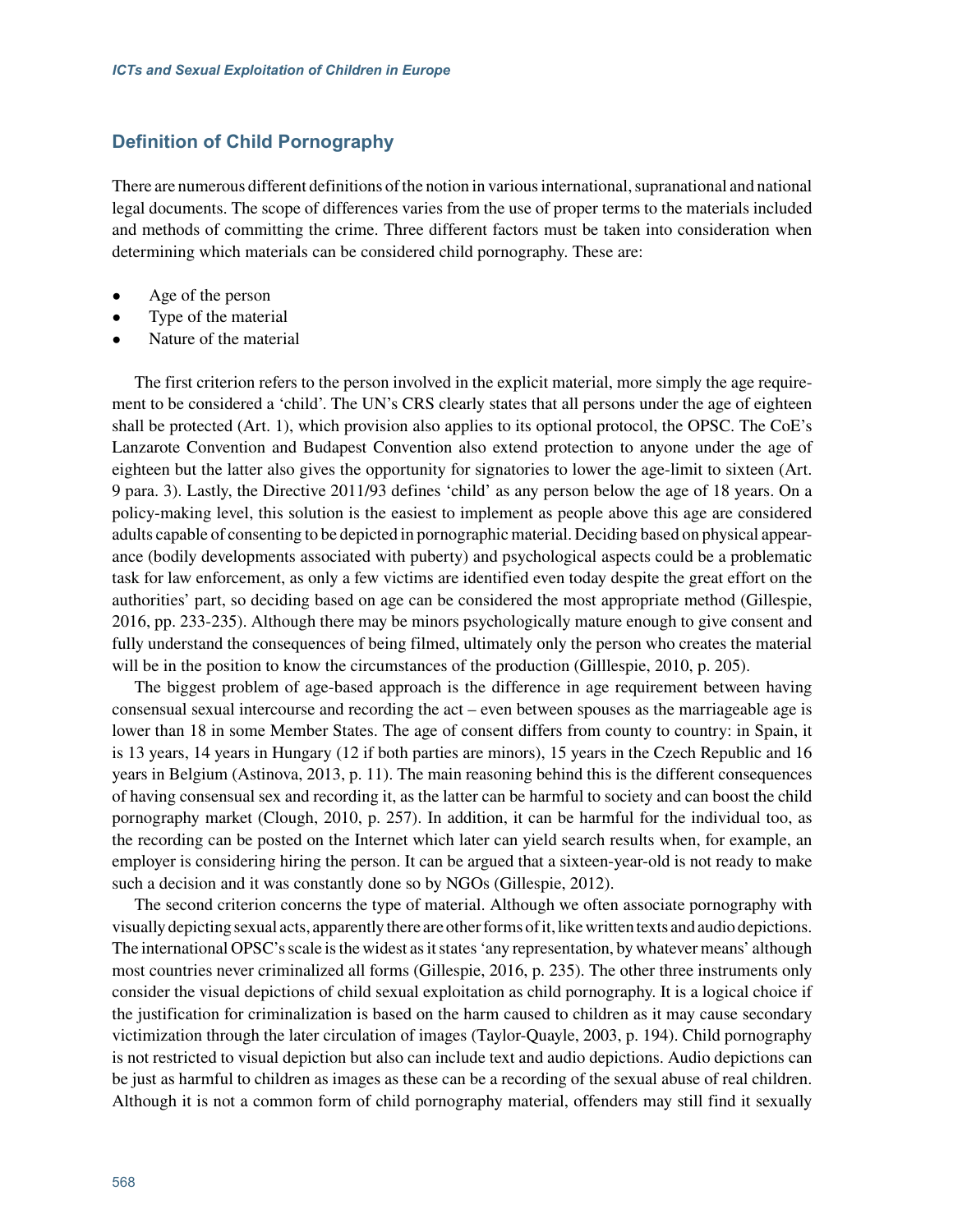arousing (Gillespie, 2010, p. 214). Text-based material is the most problematic since if it does not include identifiable children it is much more in the 'fantasy' realm. The fact that these may have artistic value must be also considered, for example, Vladimir Nabokov's universally acclaimed novel *Lolita*.

Lastly, the nature of the material is to be addressed. There is a wide range of material from pictures that seem harmless in other contexts (e.g. catalog pictures of minors) to hardcore pornography. The UN Special Rapporteur in his report made a distinction between 'hardcore', 'softcore' and 'erotic' material. (Petit, 2004, p. 7-8) However, not all images will be subject to criminal law and thus there is a different categorization:

- Indicative: clothed children, implying a sexual interest in them,
- Indecent: naked children, implying a sexual interest in them,
- Obscene: children in explicit sexual acts.

Traditionally only the obscene images were punishable by criminal law (Gillespie, 2010, p. 206). In 2002, the University College Cork created the COPINE scale, which is a ten-point scale and it is used to categorize the level of seriousness of material with the aim to facilitate law enforcement cooperation (Astinova, 2013, p. 7). Three of the four international instruments (OPSC, Lanzarote Convention, Directive 2011/93) define the nature of the material as "a child engaged in real or simulated sexually explicit conduct or any depiction of a child's sexual organs for primarily sexual purposes" while the Budapest Convention only contains the child engaging in sexually explicit conduct. The biggest problem with 'child erotica' (e.g. sexualized images of children in which the genitalia is covered) is that these can be freely disseminated and can undermine the effort to combat the sexual exploitation of children as a cover-up (Greijer & Doek, 2016, p. 42).

# **ICTS AND THE CHANGING PATTERNS OF CHILD PORNOGRAPHY**

The use of ICTs changes the existing methods of creating and distributing child pornography. The ability to produce child pornography is greatly enhanced as digital images can be produced relatively cheaply without the need for external processing and reproduced with no diminution of quality. Cyberspace offers the opportunity to distribute the materials in large volumes, with minimal cost and relative anonymity (Clough, 2010, p. 249).

#### **Virtual Child Pornography**

As the production, possession, and distribution of child pornography is a serious offense in most countries, the perpetrators always try out new ways so that their activity falls into a gray zone of legality, which lowers the likeliness of persecution. It is much easier now, as technology has advanced to the point where a realistic depiction of a child can be created without a real child being involved (Gillespie, 2010, p. 211). The term 'virtual child pornography' in a wider sense refers to child pornography in cyberspace (including those with real children involved) while in a narrower, and more commonly used, sense it is pornography directly linked to cyberspace as it can only be produced in cyberspace (Poborilova, 2011, p. 242). There are three principal ways of creating virtual child pornography: 1) manipulating existing images (pseudo-photography) 2) computer-generating new images 3) dressing up adults as if they were minors (Gillespie, 2010, pp. 211-212).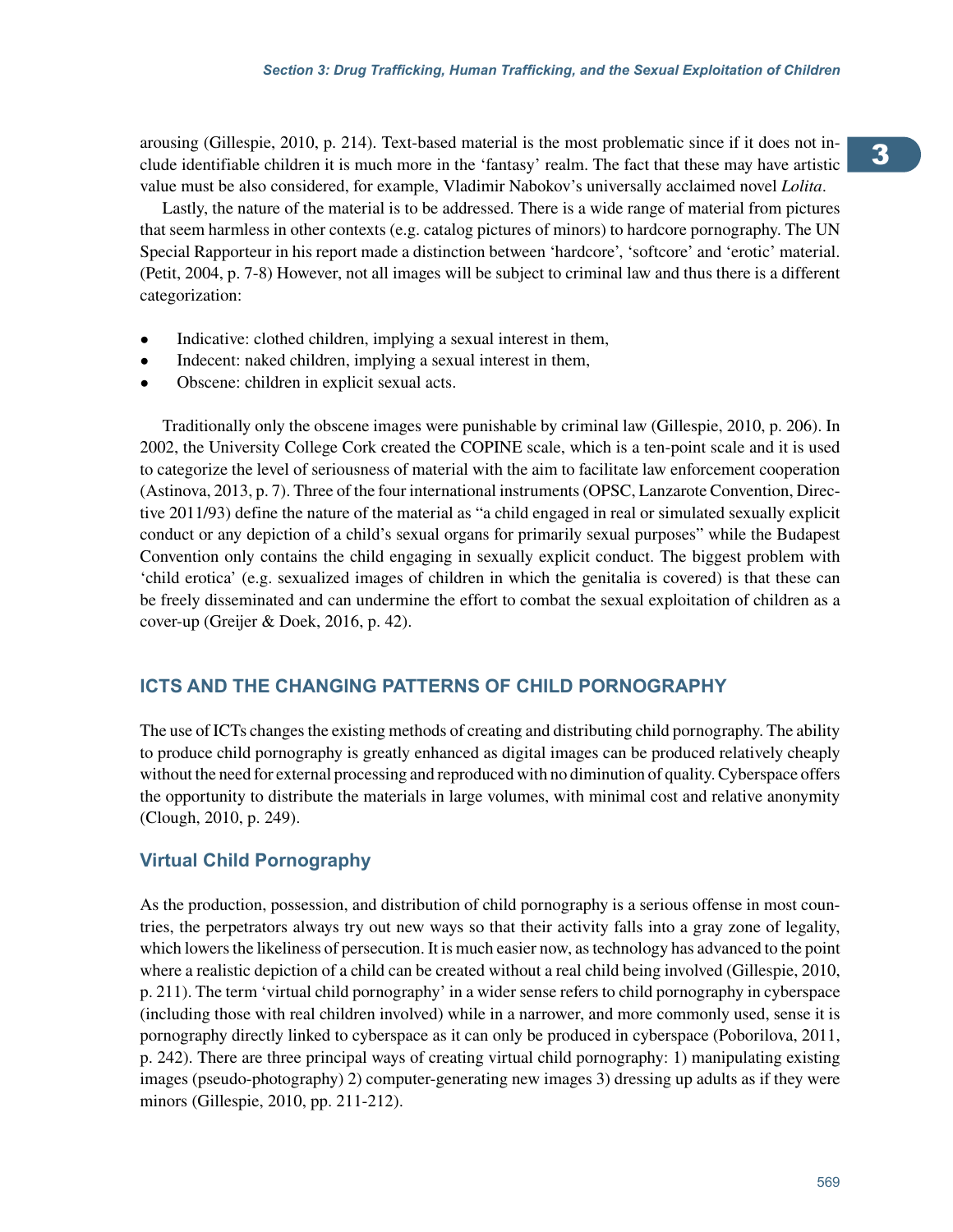Some authors use 'pseudo-photography' and virtual child pornography interchangeably (Gillespie, 2016, p. 245) but the latter term is wider and can include other forms of media like cartoons, manga, anime, etc. Pseudo-photography is created by digitally altering images, 'blending' or 'morphing' several together, for example putting a children's face on an adult's body to make it appear as if it is a child who is engaged in sexual activities (Greijer & Doek, 2016, p.41).

The main distinction Gillespie makes is that some images are only computer-manipulated while others are computer-created. Manipulating images can result in a new photograph that never actually took place (Gillespie, 2016, 245-246). Now even videos can be easily manipulated by the use of Deepfake, a technique for human image synthesis based on artificial intelligence, creating false images in only a few hours (Harris, 2019, p. 100). This can be utilized to produce child pornography and can be considered virtual child pornography. Computer-created images are fully generated by a computer and are not derivatives of photographs. It also must be noted that despite the rapid development of technology it appears that for the foreseeable future child pornography is likely to be created using real children (Clough, 2010, p. 272).

The main principle of virtual child pornography is that there is no abuse or other exploitation of a real child. As there are no children harmed during the production of these materials, the justification for criminalization must be on a different basis (Poborilova, 2011, p. 245). There are voices that claim private thoughts of an individual are part of the freedom of speech and criminalizing it would harm this principle (Gillespie, 2010, p. 213). The UK has put forward three principal justifications for criminalizing virtual child pornography: 1) it reinforces negative views toward children 2) it can be used for grooming children 3) it is frequently found alongside traditional child pornography. These justifications are rather weak: feeling in itself is rarely enough to justify criminalization (as freedom of speech extends to unpopular or offending opinions as well), many activities can benefit grooming unwillingly (more about that in the relevant chapter) and finally there are many things commonly found together with traditional child pornography (Gillespie, 2016, pp. 247-248). The US Supreme Court in the *Ashcroft v. Free Speech Coalition* concluded that prohibiting depictions of child pornography violated the First Amendment of the Constitution. The European Court of Human Rights in the case of *Karttunen v. Finland* in 2011 came to a different conclusion, stating that artists exercising freedom of expression are also subject to duties and responsibilities.

None of the international instruments contains a clear consensus in addressing the dilemma. The OPSC only refers to "child" and nothing indicates that this means anything other than a real child. The Budapest Convention's scope also extends to "a person appearing to be a minor engaged in sexually explicit conduct" and "realistic images representing a minor engaged in sexually explicit conduct" (Art 9. Para. 2). The Lanzarote Convention contains the definition of "any material that visually depicts a child engaged in real or simulated sexually explicit conduct or any depiction of a child's sexual organs for primarily sexual purposes" (Art. 20. Para 2). This means that the two CoE instruments both persecute virtual child pornography but there is an 'opt-out' option for all signatory states. The EU Directive 2011/93 clearly covers all type of material and is legally binding for all EU member states.

#### **Self-Generated Content, Sexting, and Sextortion**

Another important problem that must be addressed is the question of self-generated content or self-exploitation. This phenomenon stems from increased access and exposure to pornography and the increased sexualization of children in the media (Leary, 2008, p. 18). It means that minors create images depicting themselves naked or during sexual acts and then send these to others. With the rise of the use of mod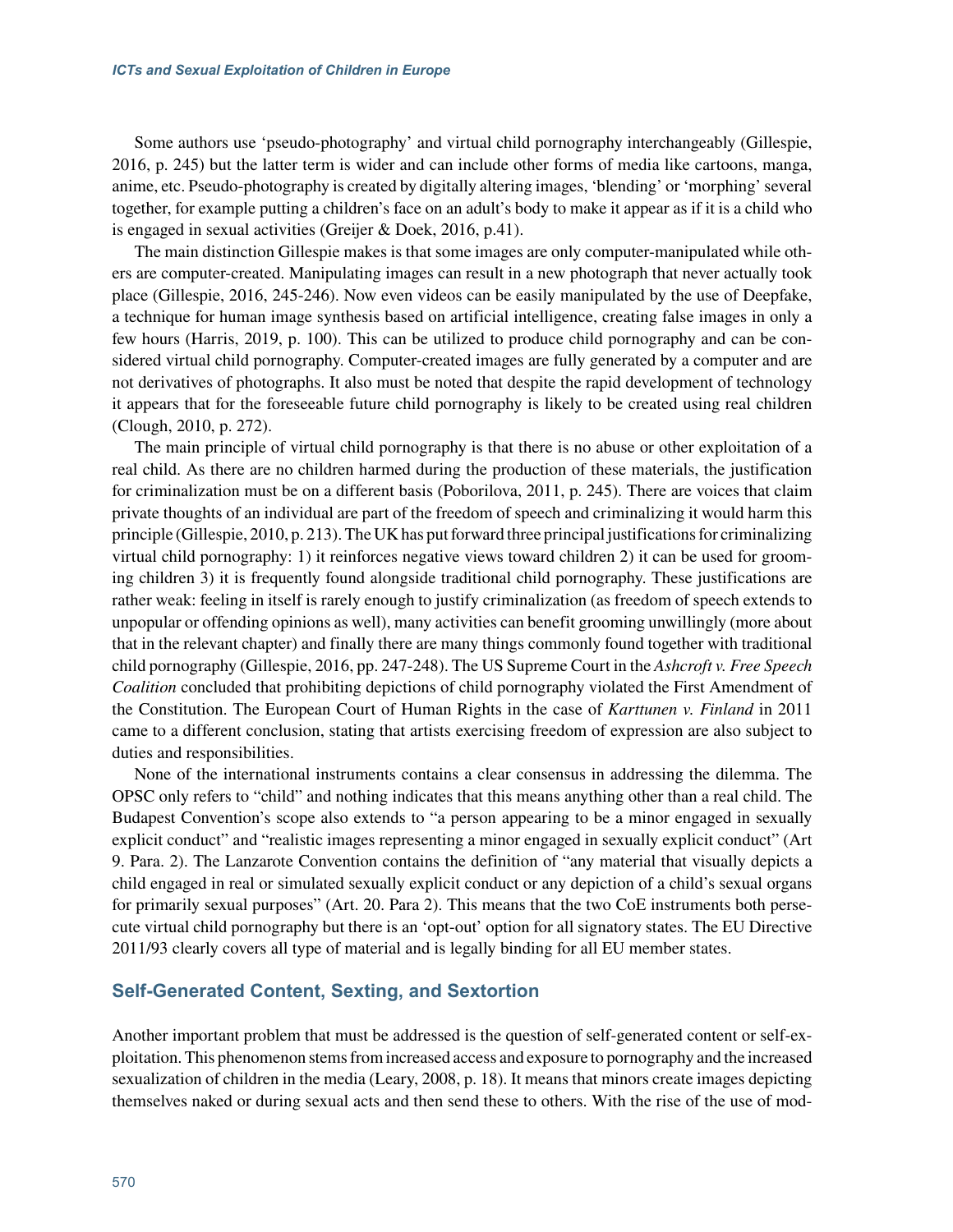ern ICTs among minors (including computers with built-in web cameras and smartphones with quality cameras), it is becoming more common that they create and forward these materials among themselves.

This activity is often called "sexting" (Merriam-Webster, 2012) and there are even applications which encourage this behavior, like Snapchat. Adults can also engage in sexting between each other so in itself it is not a behavior that can be prohibited. According to research conducted in 2011, 1/3 of European children between the ages of 14-18 have had contact with sexting (Atabekova & Filippov, 2018, p. 765). 70% of 18-19 year-olds surveyed in one study felt pressure from another party to participate in sexting (Váradi-Csema, 2016, p. 642).

It can be as harmful as any other form of sexual exploitation for children. For example, in Denmark, there was a case where a sex video depicting a couple of 15-year-olds was shared by numerous people (mostly students) on the internet, a thousand of whom now face charges (Sorensen, 2018). Europol warns that such material, even if initially shared with innocent intent, often finds its way to "collectors", who often proceed to exploit the victim, in particular by means of extortion (Europol, 2018).

The law does not specify that child pornography must be created by others to be punishable which means that self-generated content is no exception from the law. Online predators can use it to blackmail children after they send them their first pictures and the scared minor is likely to continue sending more. This behavior is often called "sextortion". Addressing the problem, the CoE's Lanzarote Committee released their opinion in July 2019 (Lanzarote Committee, 2019). In their opinion, sexting by children should not be considered child pornography, when it is intended solely for their private use. And children coerced into such conduct should be addressed to victim support and not subjected to criminal prosecution.

#### **Grooming**

Grooming can be described as an act befriending minors and then inviting, inducing or coercing them into participating in or observing sexual acts and producing child pornography. Cyberspace facilitates this process in a way that communications can become intimate at a rapid speed (Clough, 2010, p. 332). Research shows that grooming is becoming less frequent as it requires a lot of time and effort to gain the trust of the victim. Now the period between initial engagement with a child and an offending outcome often can be extremely short (Greijer & Doek, 2016, p. 51).

According to a 2014 EU Survey, 20% of 14-16 years old children received sexual images online; 43% had contact online with someone they have not met face to face before, 11% sent their photo or video to these persons, and 14% met online contact offline (Atabekova & Filippov, 2018, p. 765). The Lanzarote Committee adopted an Opinion on the solicitation of children for sexual purposes through information and communication technologies (grooming) in 2015 (Lanzarote Committee, 2015). In this, it is stated that "the solicitation of children through information and communication technologies does not necessarily result in a meeting in person" (Art. 17). This means that grooming that only takes place in online space and does not include offline meetings can be as harmful as any other forms of grooming. Sexual offenses can be perpetrated online which leads to the production of child pornography.

Images of children engaged in sexual activity can be used as tools of grooming children for child pornography and sexual activity (Akdeniz, 2008, 22) and generated material, like the previously mentioned Deepfake videos can be used to encourage children to engage in sexual activity (Harris, 2019, p. 106). Seeing these, children might feel 'left out' and may be persuaded to participate actively in sexual activities (Váradi-Csema, 2016, p. 642).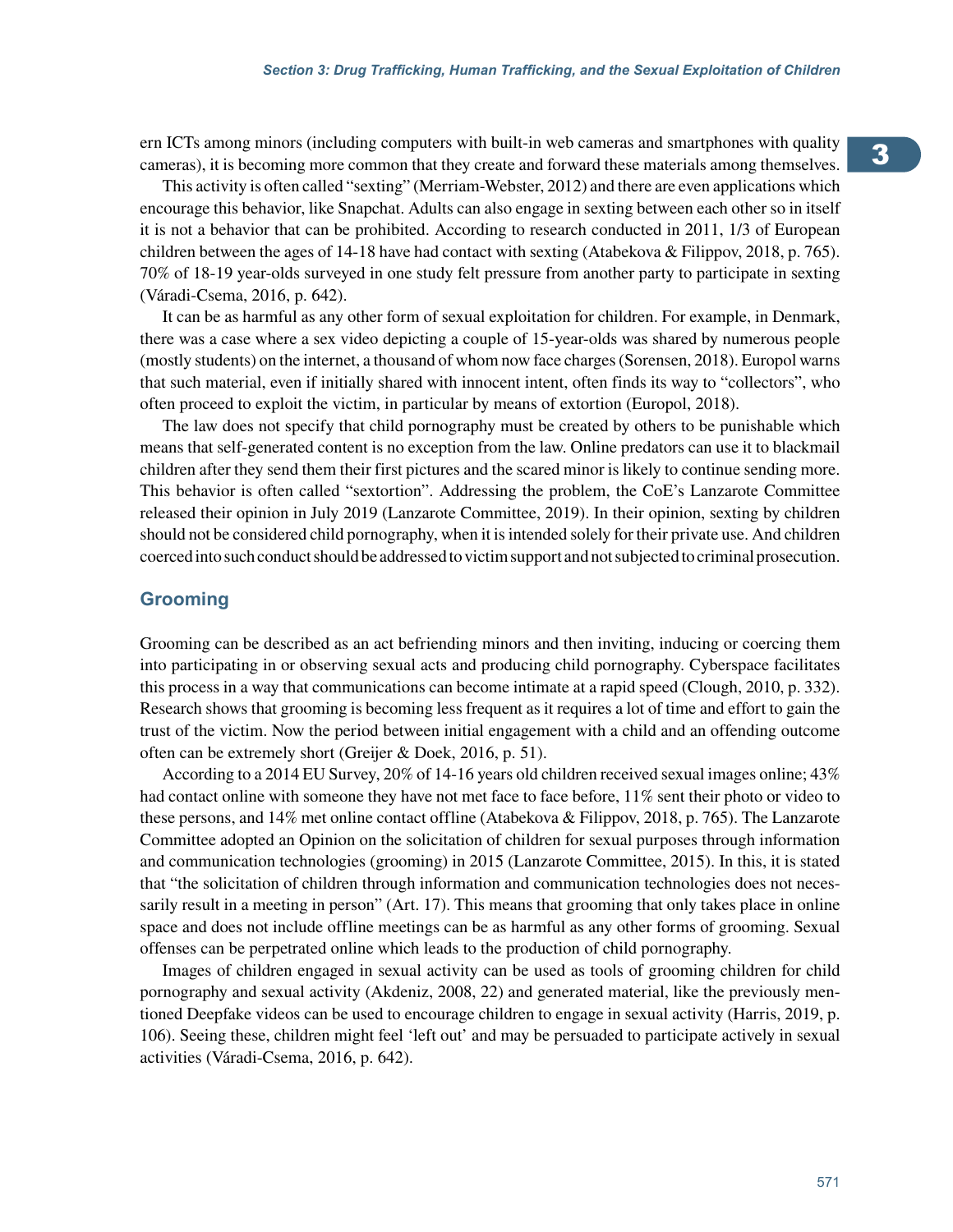According to O'Brien, there is a cycle of child pornography which first involves showing sexual material to a minor who is then convinced to participate in sexual acts which are filmed at a later stage, creating new material to attract other victims (Akdeniz, 2008, p. 5).

#### **New Means of Distribution**

The Budapest Convention requires parties to criminalize the distribution or transmission of child pornography through a computer system  $(Art. 9. (1)(c))$ . Although physical distribution was criminalized before the Convention, the increasing use of ICTs required this specification (Clough, 2010, p. 292). It is hard to decide what 'distribution" exactly means as it is undefined in international instruments or national legislations.

In 2006, it was estimated that there were more than 100,000 websites offering child pornography (Clough, 2010, p. 250). However, most of them are not on the surface web, which is well monitored. Dark Web plays a big role in distribution, which is accessible only through specialized applications, such as TOR (The Onion Router), where many criminal groups have been organized around the exchange and trade of child pornography content. Europol confirmed this in 2014, stating that the Darknets and other environments offering a high degree of anonymity are increasingly popular, especially among those with greater security awareness and IT knowledge. Such platforms host hidden services and marketplaces and are increasingly used by child sex offenders and producers (Jeney, 2015, p. 40). For example, the Lolita City community, the 1,500 members of which were eventually exposed by members of the Anonymous hacker group. The US-based pedophile group Candyman had about seven thousand members (Dornfeld & Mezei, 2017, p. 34).

The use of new technologies for distributing child pornography is becoming more regular. Two examples are peer-to-peer (P2P) or file-sharing networks and online streaming services. According to Europol, p2p networks are the main platform to access child abuse material and the principal means for non-commercial distribution. Meanwhile, online streaming means the profit-driven abuse of children overseas, the victims of which live in front of a camera at the request of Westerners (Europol, 2018).

The biggest problem in tackling streaming of material is that it is not covered in most of the international instruments as it is neither "acquisition" or "possession" of the illicit material. The Lanzarote Convention however criminalizes causing or coercing children to participate in child pornographic performances (Art. 21 (a)-(b)). However, it is only on the side of the perpetrator and as they are mostly located outside of Europe, often in Asia and Africa, therefore it is hard to prosecute them for these acts. Art. 24 criminalizes aiding or abetting such actions but it is questionable if simply watching a stream can be taken as such.

#### **Anonymization and Encryption**

The notion of anonymity is a very important factor for perpetrators when choosing to utilize the internet and ICTs. Two methods can achieve greater security for them in this regard: anonymization and encryption. While the first one aims at making communication more secure, the latter makes data accessible only to those who have the right encryption key to view it.

Anonymization devices include proxy servers and virtual private networks (VPNs), which allow users to easily obtain an IP address in any other country in the world. Another such tool is the TOR, developed by the United States for military purposes, which protects the content of communications using a hard-to-crack encryption method.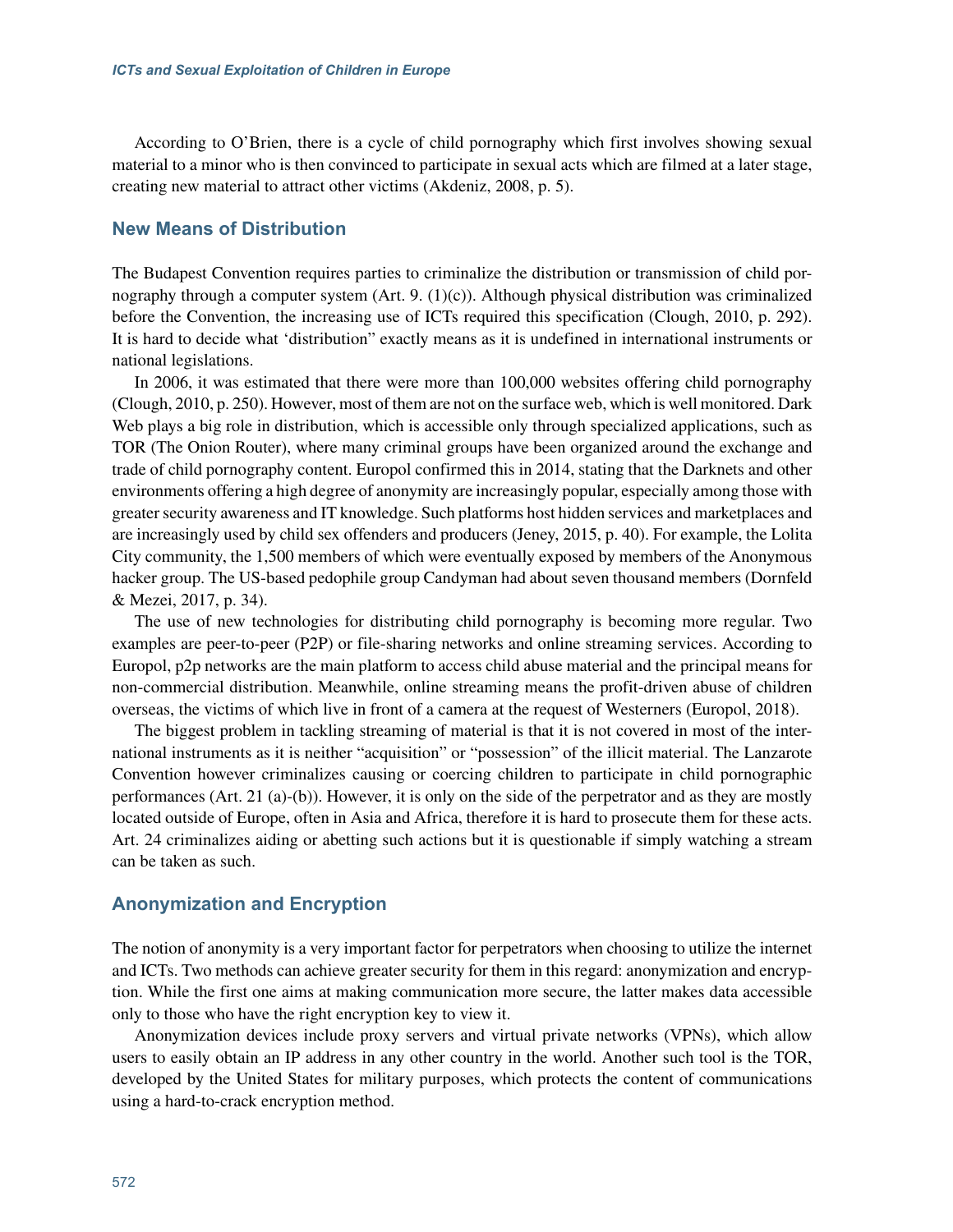Until a few years ago, the use of steganography (hiding material in another, seemingly harmless file) was significant, but nowadays it is easy to filter out such files. Therefore, encryption programs, the effectiveness of which varies, are more commonly used now (Dornfeld & Mezei, 2016, 35). The nature of encrypted data remains unknown to the investigating authority and cannot be used as evidence. The question, therefore, arises as to whether the defendant may be required to provide the decryption key. In some member states, such as France, there is a provision in the Criminal Code (Art. 434-15-2), stating that the refusal to hand over the password or encryption key to the authorities is a criminal offense, while in Germany, for example, they intend to prevent this by using special police units and raids. In the United States, by contrast, such an obligation was found to be contrary to the prohibition of self-incrimination because the defendant effectively admits having unlawful information in the system.

Although detection is significantly more difficult if the offenders use for example proxy servers, passwords, encryption and/or steganography, according to a US study there are relatively few of them (20%) taking such steps. In addition, it must be noted that the survey was limited to those arrested so it might indicate that more people are actually applying the technology so successfully that they are virtually invisible to law enforcement (Clough, 2010, p. 250).

#### **THE RESPONSE OF THE EUROPEAN UNION AND RECOMMENDATIONS**

The European Union is involved in tackling online child pornography and other forms of sexual exploitation of children on many levels: policy, legal framework and institutional. The main legal instrument adopted was the Framework Decision 2004/68/JHA on combating the sexual exploitation of children and child pornography. Art. 3 of the Framework Decision requires the Member States to punish production, distribution, dissemination, transmission, acquisition or possession of child pornography and supplying or making available such material. Art. 8 (3) stated that if a Member State decides not to extradite its own citizen, it has to prosecute when the crime is committed by one of its own nationals outside its territory. Art. 8 (4) instructs Member States to ensure their jurisdiction in cases where the crime was committed by means of a computer system accessed from its territory, whether or not the computer system is in its territory.

In 2007, the European Commission reported that almost all of the Member States had ensured a high level of protection of children from sexual exploitation and abuse but there were problems not addressed by the existing legal regime (Jeney, 2015, p. 13). The Framework Decision proved to be inadequate for requiring proof of "explicit sexual conduct" but not abuse (Astinova, 2013, p. 27). In addition, in the three-pillar system of the EU, the Framework Decision was a rather weak form of secondary legislation, which suffered from many problems. It was similar in nature to Directives but unlike them, it had no direct effect and the transposition was not supervised, causing fragmentation (Dornfeld, 2016, p. 91). The EU's previous legal regime regarding cybercrime (including online child pornography) was replaced both on a policy and on legislation level following the Treaty of Lisbon's entry to force in 2009 (Buono, 2012, p. 332).

The first change was on a policy level. In 2009 in Prague at the Conference on 'Safer Internet for Children - fighting together against illegal content and conduct on-line' the 'Prague Declaration' was adopted. The Declaration is dedicated to the process of improving cooperation between all stakeholders in the field of promoting safer internet and mobile communications, especially for children (Buono, 2012, p. 337). There was a short-lived draft for a new Framework Decision on child pornography in 2009 (Herczeg, 2014, p. 71) but it was soon replaced by a new proposal for a Directive in 2010. This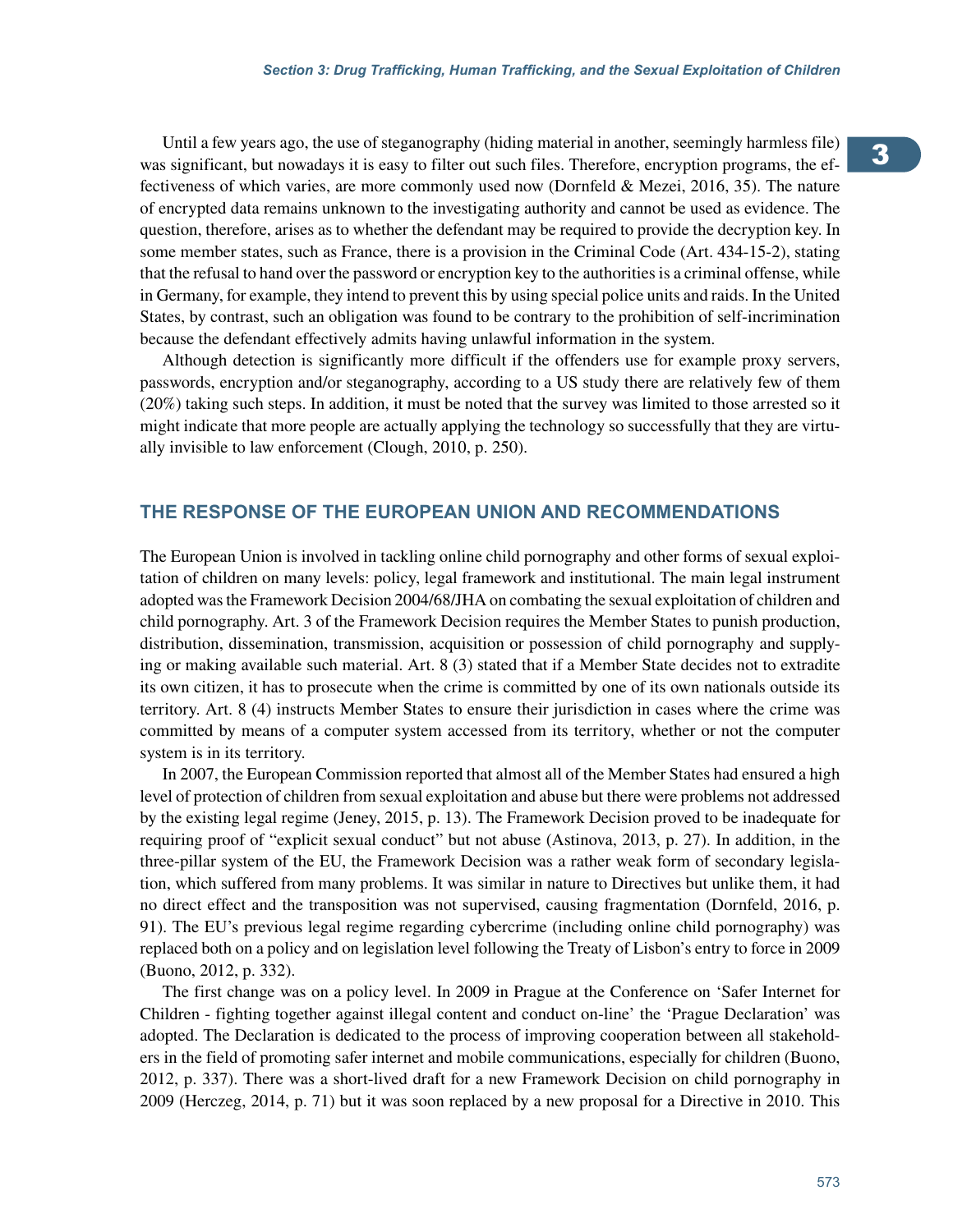was adopted in 2011 as the Directive 2011/93, the content of which was addressed before in this chapter on multiple occasions.

The first articles of the Directive are about the definitions, the offenses, aggravating circumstances, etc. There were provisions regarding ICT-based child pornography, like criminalizing pornographic performance (Art. 4(3)), which means forcing a child to participate in pornographic performances (like the streaming mentioned before). Causing and recruiting a child for such performances and attending them was also criminalized. Solicitation for sexual purposes (grooming) is also a new offense in the Directive (Art. 6). Arts 12-13 contain provisions on the liability of legal persons and the relevant sanctions, which are standard regulations in all criminal Directives but here they seem out of place. Although legal persons can also benefit from child pornography (for example trading these materials), there is no precedence of companies engaging in such behavior.

The most interesting provision of the Directive is Art. 25 is titled 'Measures against websites containing or disseminating child pornography'. It also creates the opportunity for the Member States to create the legal basis for the prompt removal of web pages containing or disseminating child pornography hosted in their territory. If that is not possible, they can order internet service providers to block access to web pages containing or disseminating child pornography for Internet users within their territory. This is often called 'internet blocking' and is associated with authoritarian regimes like Russia, Turkey or China. The most serious problem with this solution is that, as it was presented in the chapter, the distribution of child pornography no longer takes place on the surface web. As other areas (like the deep web) is already hidden from the average user, the provision for internet blocking is redundant.

In the proposal of the Directive, the European Commission originally intended to impose a mandatory blocking obligation on the Member States if the effort to remove was unsuccessful. However, during the legislation process, concerns were raised like the potential breach of the right to freedom of expression, lack of adequate legal remedies against blocking measures, the inefficiency of blocking techniques considered easy to circumvent, potential censorship, "overblocking" (i.e. blocking of legal content), etc. So a compromise was reached, making this an optional measure for Member States (Jánoskúti, 2016, p. 74). The biggest fear was that if the states were bound to block the sites containing child pornography it would mean that computer systems and access to websites were to be monitored and confiscation of internet data without authorization could occur (Astinova, 2013, p. 32). In 2016, in total 13 Member States adopted regulation for blocking Internet sites. These are Belgium, Cyprus, France, Greece, Hungary, Italy, Lithuania, Luxembourg, Poland, Portugal, Romania, Spain and Sweden (Jánoskúti, 2016, p. 79). In Hungary, the system is not functioning well, as there were zero sites blocked for child pornography in 2016. Blocking is instead used as a tool to combat illegal online gambling and the selling of fake medicine (Dornfeld & Mezei, 2016, p. 35).

Useful tools for enforcing the provisions of the Directive are the EU's mutual recognition instruments, which abolish the double criminality requirement with respect to child pornography. Among others, this includes the European Arrest Warrant, the European Investigation Order and the Directive on Confiscation (Jeney, 2015, p. 20). However, these are mostly useful for gathering offline, physical evidence and not e-evidence. Addressing this problem, in 2019 the EU introduced its e-evidence proposal: A Directive and a Regulation. It introduces the "European Preservation Order" and the "European Production Order". The first one is about preserving data for later confiscation while the latter allows law enforcement to directly request electronic data from any service provider offering services in the EU, irrespective of where the provider's headquarters are located or where the respective data is stored physically. This is a very big step forward for European legislation.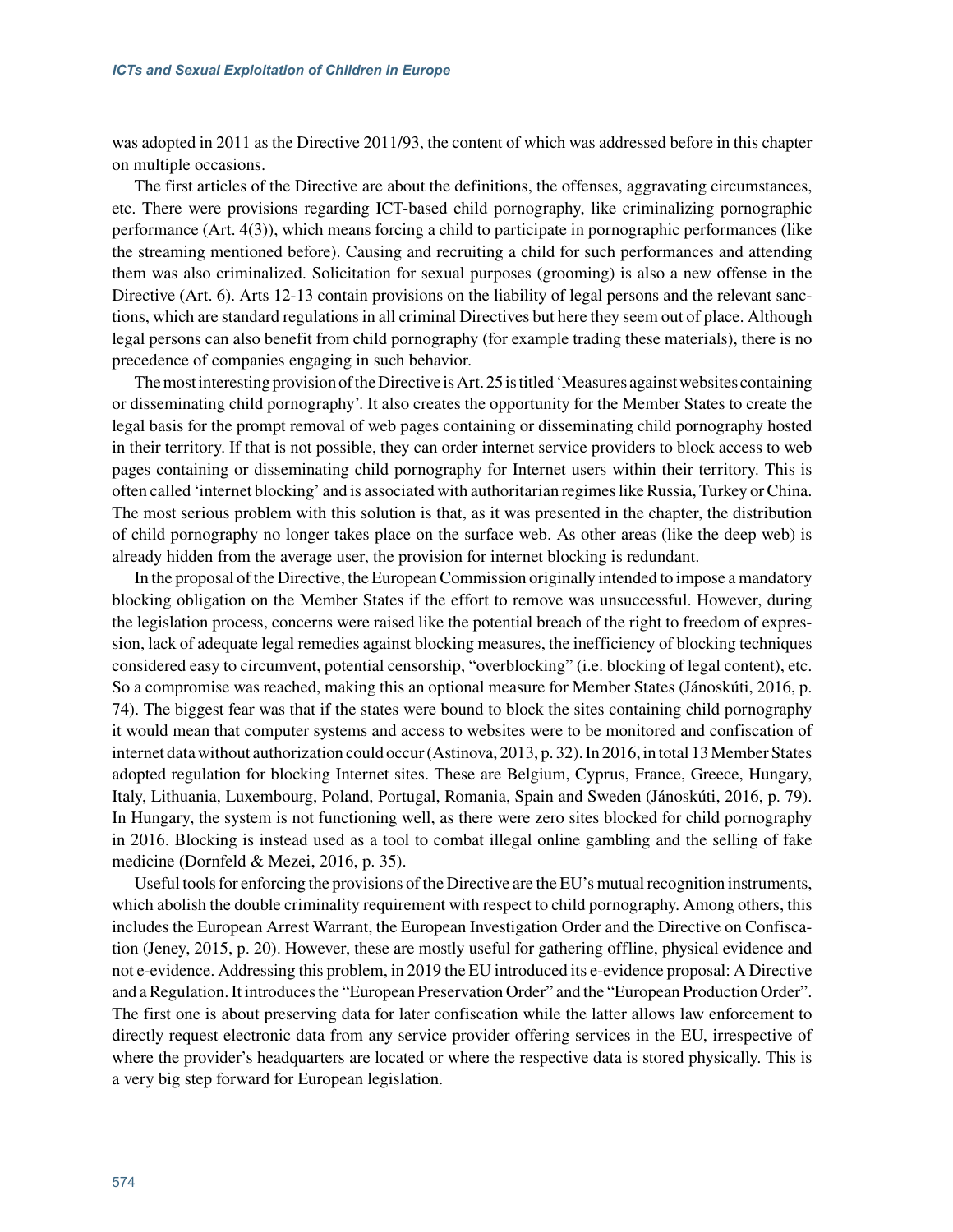On a policy level, the EU has adopted the Digital Agenda for Europe as one of the pillars of the Europe 2020 Strategy. As a part of achieving these goals, the European Commission drafted a 'Strategy for a Better Internet for Children', which proposed a series of actions to be undertaken by the European Commission, EU Member States and by the ICT industry (Jeney, 2015, p. 23). Victim identification is an important step in tracking down online child pornography, preventing victimization and stopping the further spread of damaging material. Interpol, for example, created an international image database on child sexual exploitation in 2009, providing real-time access to the collected footage, and its February 2016 version provides the ability to analyze video footage (Dornfeld & Mezei, 2017, p. 34). This approach should be strengthened in the EU as well. There is no obligation for the Member States to introduce the registration of sex offenders, as they have the option not to create such a register and there is no European level equivalent either. This means that offenders can easily avoid professional disqualification by cross-border movement, which is unimpaired in the European Union (Jeney, 2015, pp. 42-43).

There were changes in the institutional framework as well. The biggest of those is the establishment of the European Cybercrime Centre (EC3) as a part of Europol. As the Europol has no legal basis to conduct investigations directly, its main goal is to coordinate the work of the Member States' law enforcement agencies. EC3, in particular, focuses on the fight against online crime that causes serious harm to the victim, including sexual exploitation of children and child pornography. According to a report on the first year of organization, the center was involved in nine large-scale operations against child sexual abuse in 2013 (Dornfeld & Mezei, 2016, 36). Working alongside EC3 is the Joint Cybercrime Action Taskforce (J-CAT), which works on the most important international cybercrime cases, including online sexual exploitation of children that affect the EU Member States and their citizens.

## **FUTURE RESEARCH DIRECTIONS**

There are many topics not addressed in detail in this chapter that are open to future research. One of those is the question of jurisdiction, as the problem of child pornography is a global one, while the legislation response is mainly on a national level. The topic of criminal cooperation is also an interesting one, as there are many cross-border cases and the tools at the disposal of law enforcement are mostly outdated. Legal and investigational responses to the threat of anonymization and encryption is also a hotly debated and interesting topic to research. Victimology and the criminological aspects of increasing youth indecent communication can be potential future areas of research as well.

#### **CONCLUSION**

As the chapter shows, online child pornography is a highly complex social phenomenon that targets the most vulnerable in society and recently became an even larger threat due to the rapid development of ICTs. From the start, there are many controversial topics, including the proper term for the phenomenon. One cannot find a settled agreement on the definition, which is not an entirely academic question, as it raises practical issues as well. For example, double criminality is required for law enforcement to request mutual legal assistance from other agencies abroad. There is no unified approach to define child pornography and more harmonization is required on both international and regional level.

The methods of committing the crime are rapidly evolving due to new ICTs. It is hard for legislation and law enforcement to keep up with these new developments. Streaming is currently only punishable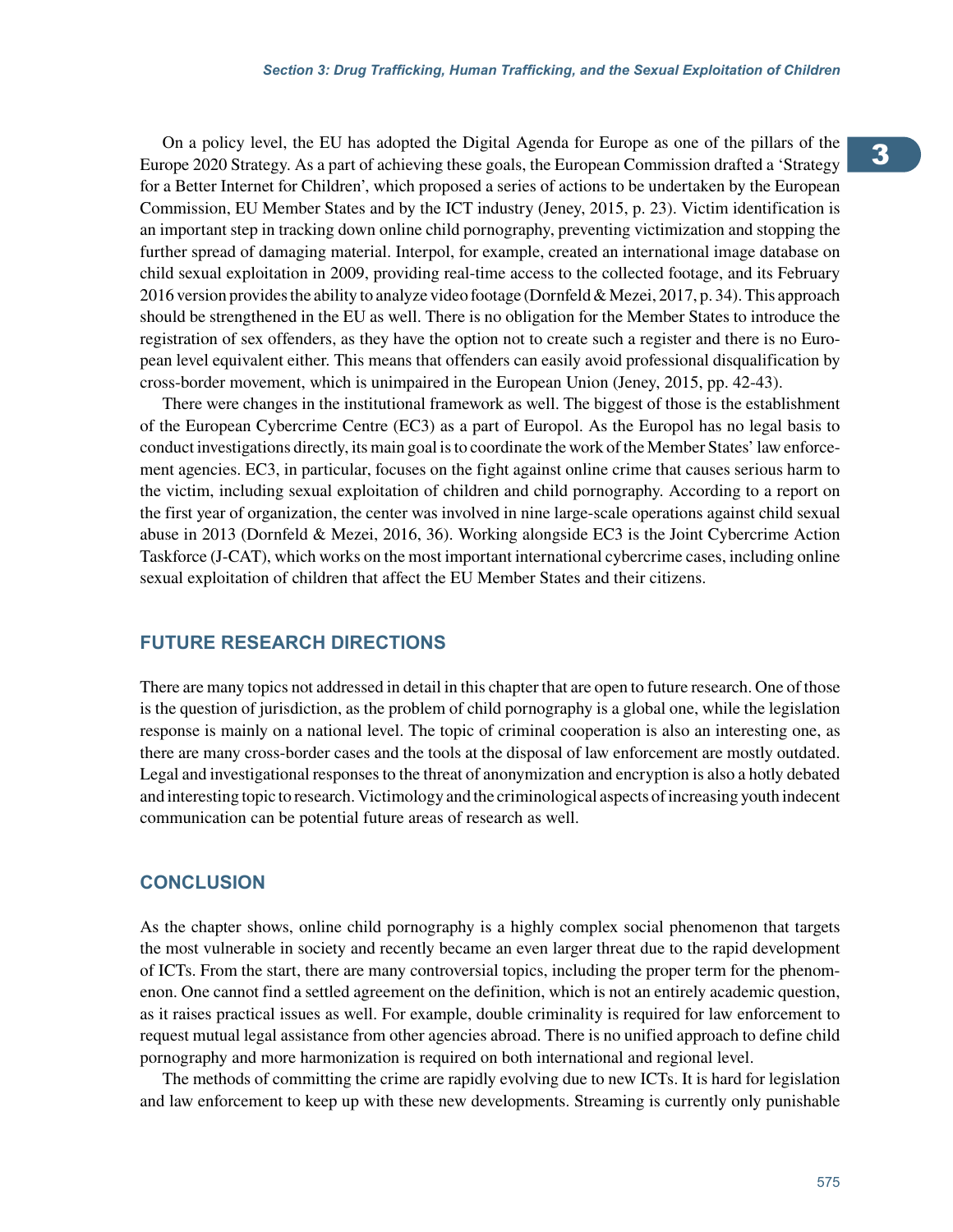on the creator's side, not the consumer's. File-sharing, deep web groups and other places provide the suitable environment for perpetrators to engage in trading and exchanging these materials. They cover up their tracks and hide evidence using other technologies, such as anonymization and encryption. However, the problem is not entirely technological but also social in nature. Minors use technology to shape their personalities and often engage in indecent communication like sexting, which can be used by predators to coerce them into participating in future child pornographic materials (grooming, sexting). A "cycle" of child pornography can be found.

EU's current legislation, policy and institutional framework is quite effective. However, there are some problems as well, like the utilization of the ineffective tool of internet blocking, the lack of EUlevel registration of sex offenders and the lack of engagement in identifying victims. These questions have to be addressed in the future to provide an even better protection on a regional level. The other big problem, however, is much harder to deal with. As online child pornography is a global phenomenon, perpetrators can easily hide outside the EU, like in East and South Asia. A global approach and cooperation is a very important issue for the future.

#### **REFERENCES**

Aiken, M., Moran, M., & Berry, M. J. (2011). *Child abuse material and the Internet: Cyberpsychology of online child related sex offending*. Paper presented at the 29th Meeting of the INTERPOL Specialist Group on Crimes against Children, Lyons, France.

Akdeniz, Y. (2008). *Internet Child Pornography and the Law National and International Responses*. Ashgate.

Astinova, M. (2013). *The Crime of Child Pornography: European Legislative and Police Cooperation Initiatives* (Master Thesis). Tilburg University.

Atabekova, A., & Filippov, V. (2018). Legislation Response to Use of Minors' Self-generated Sexual Content for their ICT-facilitated Sexual Coercion. *European Research Studies Journal*, *21*(4), 763–772.

Buono, L. (2012). Gearing up the Fight against Cybercrime in the European Union: A New Set of Rules and Establishment of the European Cybercrime Centre (EC3). *New Journal of European Criminal Law*, *4*(3), 332–343. doi:10.1177/203228441200300307

Clough, J. (2010). *Principles of Cybercrime*. Cambridge, UK: Cambridge University Press. doi:10.1017/ CBO9780511845123

Dornfeld, L. (2016). A kiberbűncselekmények nyomozásával kapcsolatban folytatott uniós bűnügyi együttműködés fejlődése. *Külügyi Szemle*, *15*(4), 89–101.

Dornfeld, L., & Mezei, K. (2017). Az online gyermekpornográfia elleni küzdelem aktuális kérdései. *Infokommunikáció és Jog, 14*(68), 32–37.

Europol. (2018). *Child sexual exploitation*. Retrieved from: [https://www.europol.europa.eu/crime-areas](https://www.europol.europa.eu/crime-areas-and-trends/crime-areas/child-sexual-exploitation)[and-trends/crime-areas/child-sexual-exploitation](https://www.europol.europa.eu/crime-areas-and-trends/crime-areas/child-sexual-exploitation)

Gillespie, A. A. (2010). Defining Child Pornography: Challenges for the Law. *Child and Family Law Quarterly*, *22*(2), 200–222.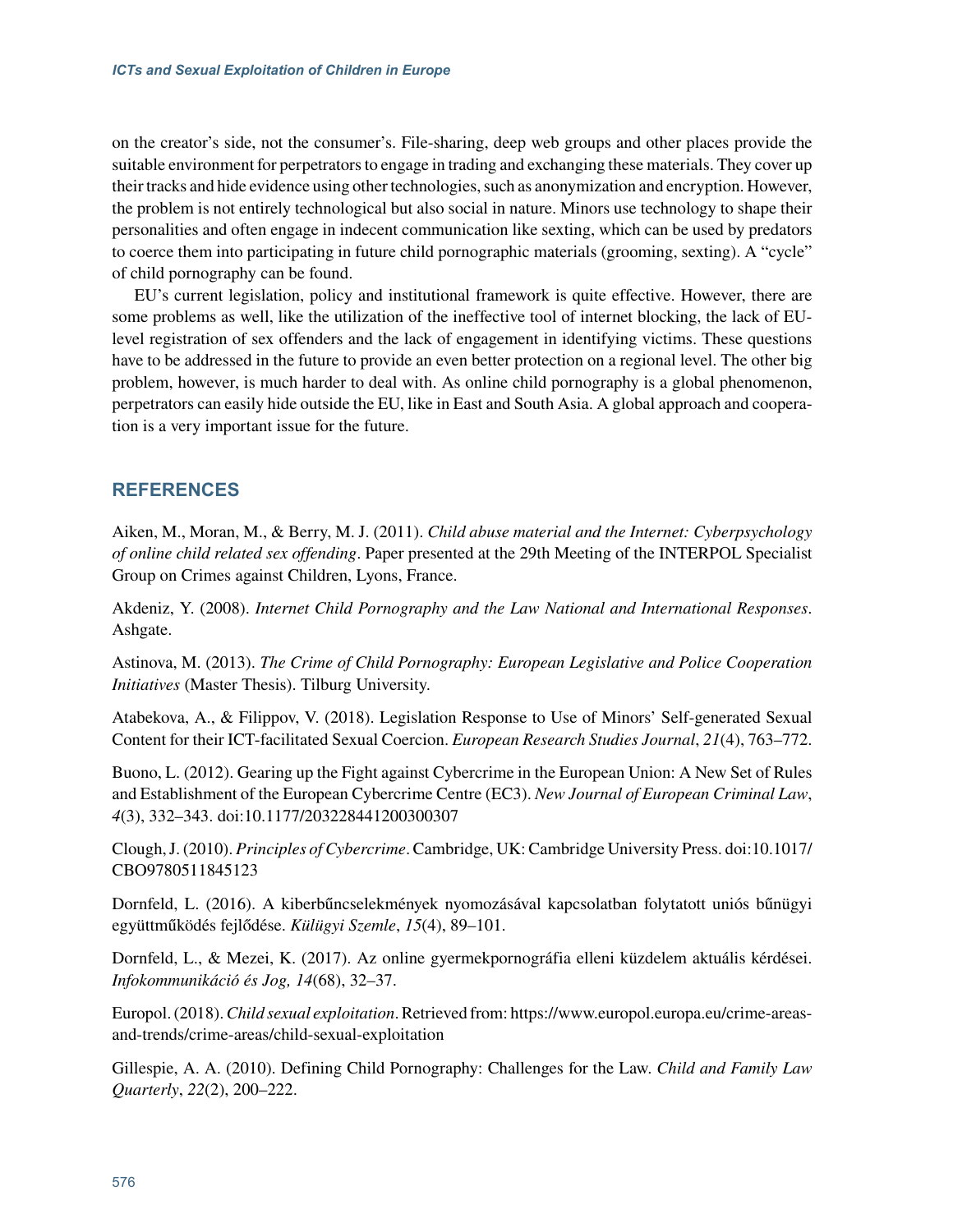Gillespie, A. A. (2012). *Child pornography: Law and policy*. New York, NY: Routledge. doi:10.4324/9780203818107

Gillespie, A. A. (2016). *Cybercrime: Key issues and debates*. New York, NY: Routledge.

Greijer, S., & Doek, J. (2016). *Terminology Guidelines for the Protection of Children from Sexual Exploitation and Sexual Abuse*. Luxembourg: ECPAT.

Harris, D. (2019). Deepfakes: False Pornography Is Here and the Law Cannot Protect You. *Duke Law & Technology Review*, *17*, 99–128.

Herczeg, J. (2014). Actual problems of possession and viewing child pornography in Internet. *Jura*, *20*(1), 70–80.

Jánoskúti, B. (2016). Take down and blocking measures (Art. 25 & recitals 46-47). In *Survey on the transposition of Directive 2011/93/EU on combating sexual abuse and sexual exploitation of children and child pornography*. Retrieved from: [http://missingchildreneurope.eu/Portals/0/Docs/A%20survey%20on%20](http://missingchildreneurope.eu/Portals/0/Docs/A%20survey%20on%20transposition%20of%20Directive%20against%20child%20sexual%20exploitation%20and%20abuse.pdf) [transposition%20of%20Directive%20against%20child%20sexual%20exploitation%20and%20abuse.pdf](http://missingchildreneurope.eu/Portals/0/Docs/A%20survey%20on%20transposition%20of%20Directive%20against%20child%20sexual%20exploitation%20and%20abuse.pdf)

Jeney, P. (2015). *Combatting child sexual abuse online*. Study for the LIBE Committee. Retrieved from: [http://www.europarl.europa.eu/RegData/etudes/STUD/2015/536481/IPOL\\_STU\(2015\)536481\\_EN.pdf](http://www.europarl.europa.eu/RegData/etudes/STUD/2015/536481/IPOL_STU(2015)536481_EN.pdf)

Lanzarote Committee. (2015). *Opinion on Article 23 of the Lanzarote Convention and its explanatory note. Solicitation of children for sexual purposes through information and communication technologies (Grooming).* Retrieved from: [https://rm.coe.int/CoERMPublicCommonSearchServices/DisplayDCTM](https://rm.coe.int/CoERMPublicCommonSearchServices/DisplayDCTMContent?documentId=090000168064de98) [Content?documentId=090000168064de98](https://rm.coe.int/CoERMPublicCommonSearchServices/DisplayDCTMContent?documentId=090000168064de98)

Lanzarote Committee. (2019). *Opinion of the Lanzarote Committee on child sexually suggestive or explicit images and/or videos generated, shared and received by children*. Retrieved from: [https://rm.coe.](https://rm.coe.int/opinion-of-the-lanzarote-committee-on-child-sexually-suggestive-or-exp/168094e72c) [int/opinion-of-the-lanzarote-committee-on-child-sexually-suggestive-or-exp/168094e72c](https://rm.coe.int/opinion-of-the-lanzarote-committee-on-child-sexually-suggestive-or-exp/168094e72c)

Leary, M. G. (2008). Self-Produced Child Pornography: The Appropriate Societal Response to Juvenile Self-Sexual Exploitation. *Virginia Journal of Social Policy & the Law*, *15*(1), 1–50.

Mathew, L. A. (2009). Online Child Safety from Sexual Abuse in India. *Journal of Information Law & Technology, 1*. Retrieved from: [https://warwick.ac.uk/fac/soc/law/elj/jilt/2009\\_1/mathew](https://warwick.ac.uk/fac/soc/law/elj/jilt/2009_1/mathew)

Merriam-Webster. (2008). *Sexting*. Retrieved from:<https://www.merriam-webster.com/dictionary/sexting>

Partner S. P. E. A. K. (2015). *Online child abuse material is not 'child pornography'.* Retrieved from: <http://www.partnerspeak.org.au/articles/online-child-abuse-material-is-not-pornography>

Petit, J. M. (2004). Rights of the Child: Report submitted by the Special Rapporteur on the sale of children, child prostitution and child pornography. UN Economic and Social Council.

Poborliova, M. (2011). Virtual Child Pornography. *Masaryk University Journal of Law and Technology*, *5*(2), 241–253.

Quayle, E. (2011). Child pornography. In Y. Jewkes & M. Yar (Eds.), *Handbook of Internet Crime* (pp. 343–368). Devon, UK: Willan Publishing.

Sorensen, M. S. (2018). *1,000 Danes Accused of Child Pornography for Sharing Video of Teens*. Retrieved from:<https://www.nytimes.com/2018/01/15/world/europe/denmark-child-pornography-video.html>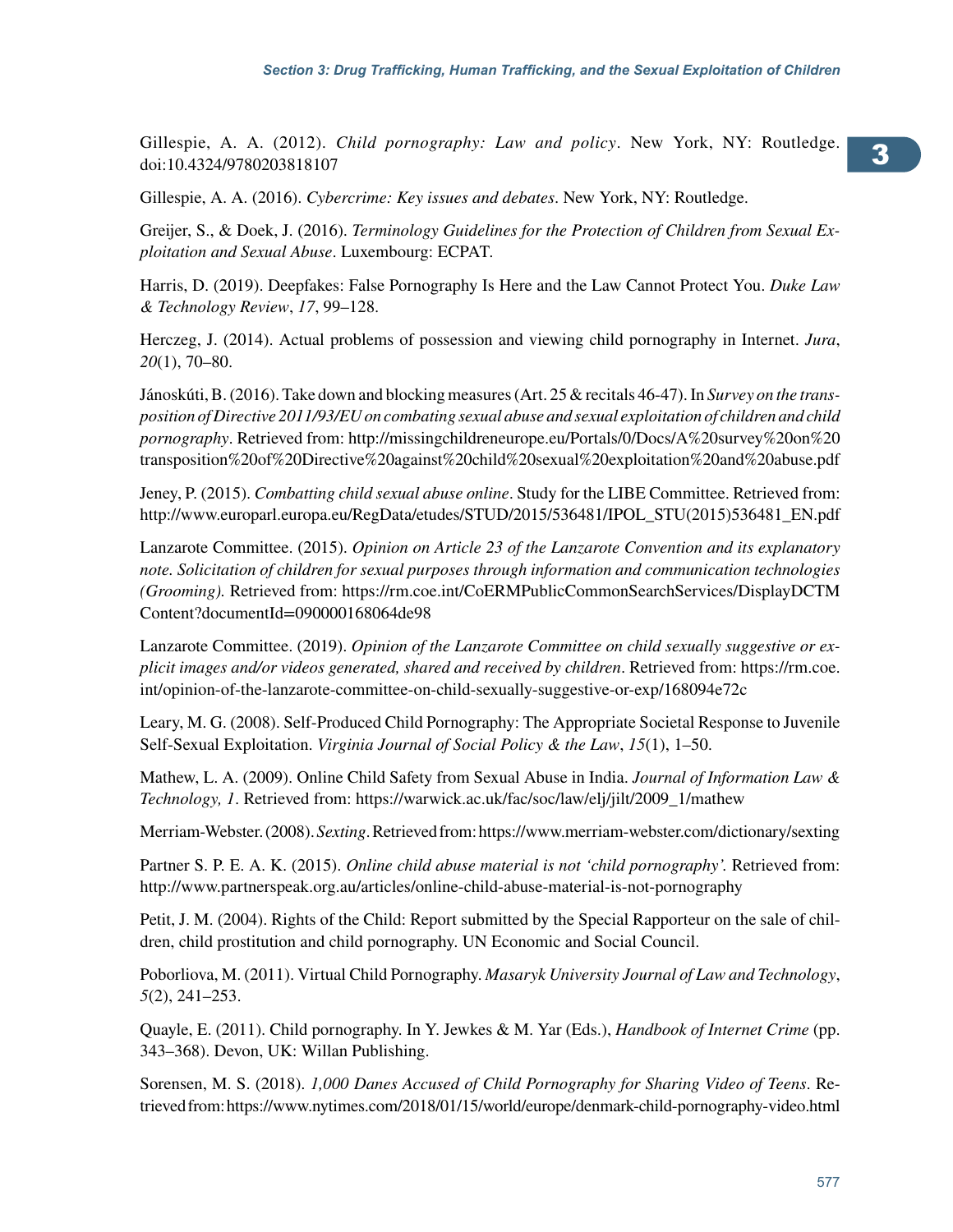Taylor, M., & Quayle, E. (2003). Child Pornography. An Internet Crime. Brunner-Routledge.

Váradi-Csema, E. (2013). Gyermek- és fiatalkori bűnözés alapkérdései, különös tekintettel a serdülőkor pszichés sajátosságaira. In Á. Farkas (Ed.), *Tanulmányok a bűnügyi tudományok köréből* (pp. 5–42). Miskolc, Hungary: Gazdász Elasztik.

Váradi-Csema, E. (2016). A gyermek- és fiatalkori kriminalitás. In A. Borbíró, K. Gönczöl, K. Kerezsi, & M. Lévay (Eds.), *Kriminológia* (pp. 616–651). Budapest, Hungary: Wolters Kluwer.

# **ADDITIONAL READING**

Calcara, G. (2013). Role of INTERPOL and Europol in the Fight against Cybercrime, with Particular Reference to the Sexual Exploitation of Children Online and Child Pornography. *Masaryk University Journal of Law and Technology*, *7*(1), 19–33.

Chawki, M. (2009). Online Child Sexual Abuse: The French Response. *Journal of Digital Forensics*. *Security and Law*, *4*(4), 7–42.

Chawki, M., Darwish, A., Khan, M. A., & Tyagi, S. (2015). *Cybercrime, Digital Forensics and Jurisdiction*. Switzerland: Springer. doi:10.1007/978-3-319-15150-2

Döring, N. M. (2012). Internet Sexuality. In Z. Yan (Ed.), *Encyclopedia of Cyber Behavior* (pp. 808–827). IGI Global. doi:10.4018/978-1-4666-0315-8.ch067

Gillespie, A. A. (2012). Jurisdictional issues concerning online child pornography. *International Journal of Law and Information Technology*, *20*(3), 151–177. doi:10.1093/ijlit/eas007

McIntyre, T. J. (2010). Blocking Child Pornography on the Internet: European Union Developments. *International Review of Law Computers & Technology*, *24*(3), 209–221. doi:10.1080/13600869.2010. 522321

Parti, K. (2009). Online child pornography in Hungary - analysis of research findings. *Studia Iuridica Auctoritate Universitatis Pecs Publicata*, *144*, 247–265.